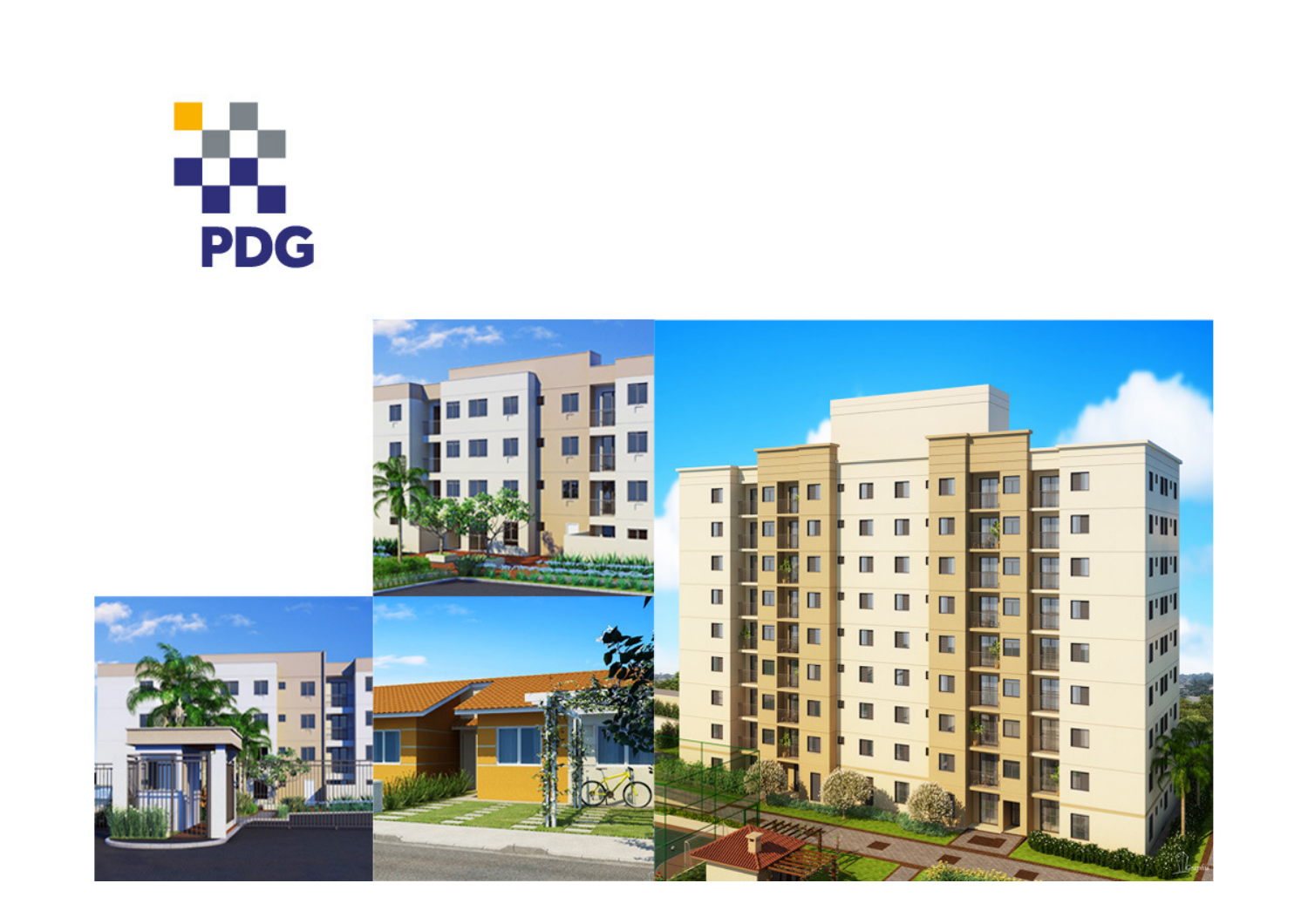## 2Q11 ResultsConference CallAugust, 2011

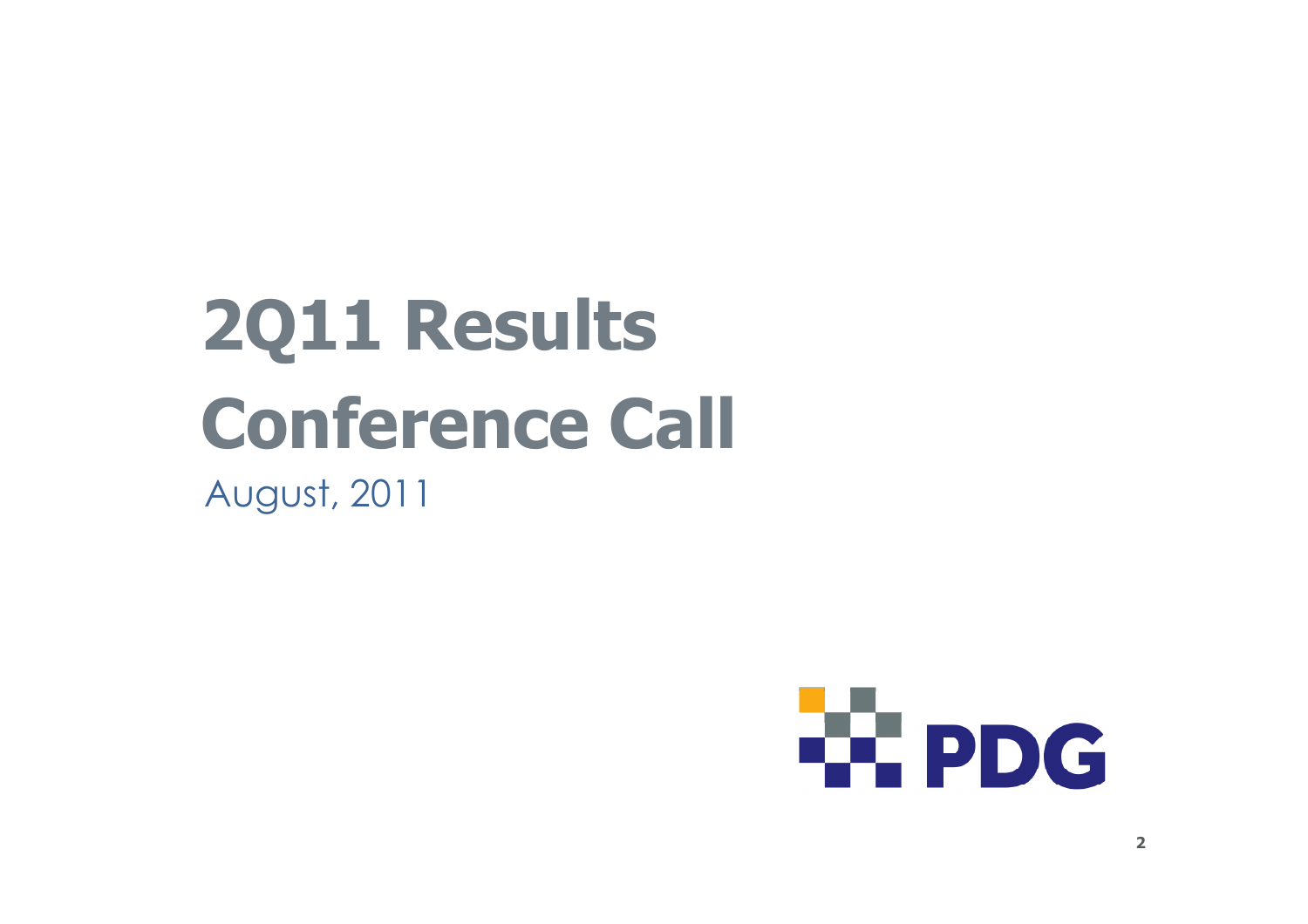## Operating Highlights

| <b>OPERATING</b><br><b>HIGHLIGHTS OF 2Q11</b><br>& 1H11 | <b>2Q11</b><br>VLAUNCHES (PRO RATA PDG) TOTALED R\$2.05 BILLION ON THE 2Q11, REPRESENTING A 14%<br><b>GROWTH WHEN COMPARED TO THE 2Q10;</b><br>$\checkmark$ CONTRACTED SALES (PRO RATA PDG) REACHED R\$1.82 BILLION ON THE 2Q11, REPRESENTING A<br>17% GROWTH WHEN COMPARED TO THE 2Q10;<br>√CONTRACTED SALES OVER TOTAL SUPPLY ("SOS") REACHED 29%.<br><b>1H11</b><br>√LAUNCHES ( <i>PRO RATA</i> PDG) IN 1H11 TOTALED R\$3.81 BILLION, REPRESENTING A 34% GROWTH<br><b>WHEN COMPARED TO THE 1H10;</b><br>$\checkmark$ NET CONTRACTED SALES ( <i>PRO RATA</i> PDG) OF R\$3.53 BILLION IN 1H11, REPRESENTING A 21%<br><b>GROWTH WHEN COMPARED TO THE 1H10;</b><br>$\checkmark$ 40% of the total guidance of 2011 has been launched in the first half of the Year;<br>$\checkmark$ 45% of Launches in 1H11 were concentrated in the middle income segment and 42%<br>IN THE LOW SEGMENT;<br>$\checkmark$ UNTIL JULY, WE DELIVERED 15.64 THOUSAND UNITS, 44% OF THE ANNUAL GUIDANCE. |
|---------------------------------------------------------|------------------------------------------------------------------------------------------------------------------------------------------------------------------------------------------------------------------------------------------------------------------------------------------------------------------------------------------------------------------------------------------------------------------------------------------------------------------------------------------------------------------------------------------------------------------------------------------------------------------------------------------------------------------------------------------------------------------------------------------------------------------------------------------------------------------------------------------------------------------------------------------------------------------------------------------------------------------------------------|
|                                                         |                                                                                                                                                                                                                                                                                                                                                                                                                                                                                                                                                                                                                                                                                                                                                                                                                                                                                                                                                                                    |

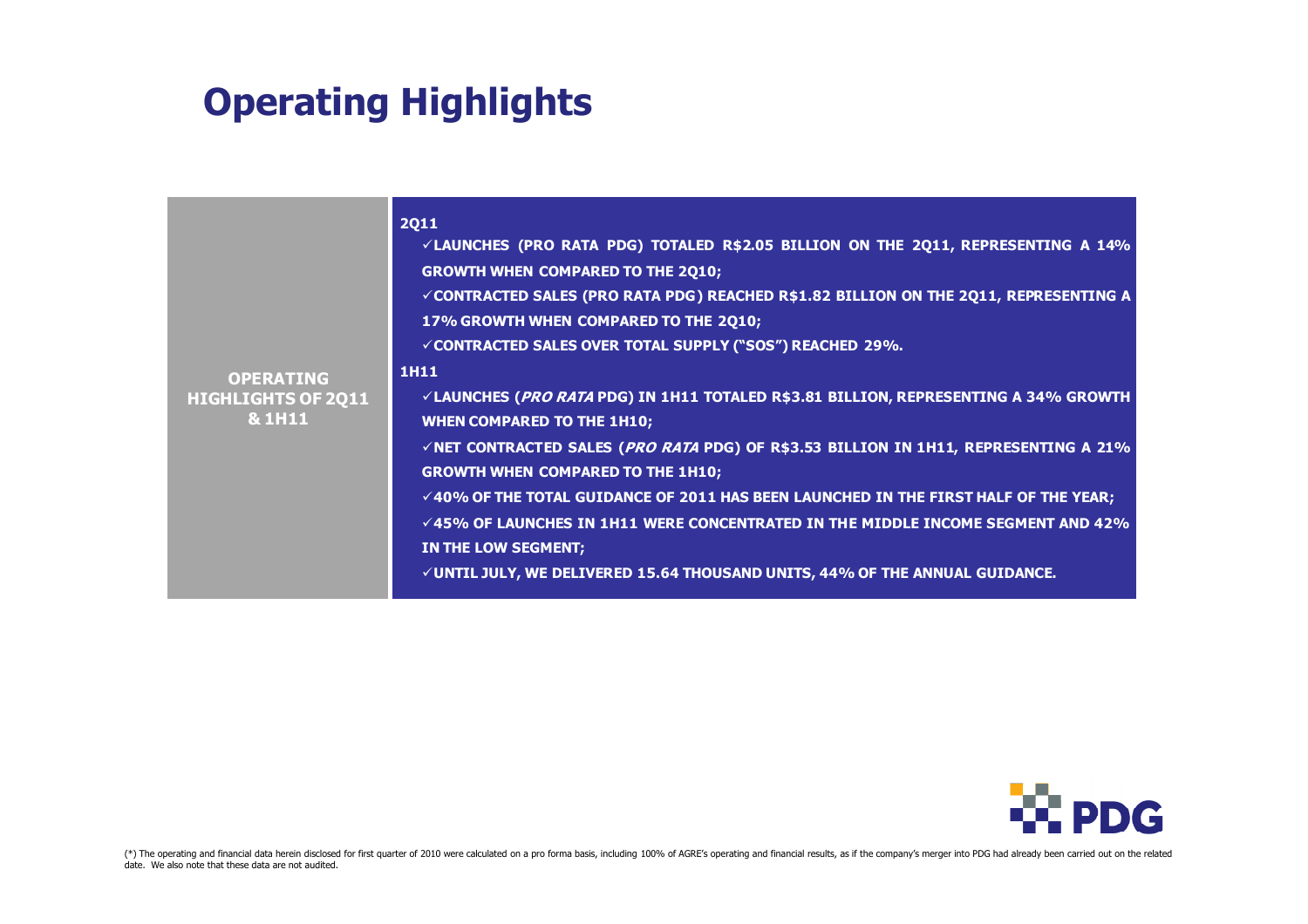## Financial Highlights

|                                     | <b>2Q11</b>                                                                                             |
|-------------------------------------|---------------------------------------------------------------------------------------------------------|
|                                     | VNET REVENUE OF R\$1.71 BILLION IN 2Q11, REPRESENTING A 30% GROWTH WHEN COMPARED<br><b>TO THE 2Q10;</b> |
|                                     | VADJUSTED EBITDA OF R\$442.16 MILLION IN 2Q11, REPRESENTING A 19% GROWTH WHEN                           |
|                                     | COMPARED TO THE 2Q10, WITH EBITDA MARGIN OF 26%;                                                        |
|                                     | VADJUSTED NET INCOME OF R\$247.51 MILLION IN 2Q11, REPRESENTING A 12% GROWTH WHEN                       |
| <b>FINANCIAL</b>                    | COMPARED TO THE 2Q10, WITH NET MARGIN OF 15%;                                                           |
| <b>HIGHLIGHTS OF 2Q11</b><br>& 1H11 | $\sqrt{R}$ ROE IN THE QUARTER REACHED 16%.                                                              |
|                                     | <b>1H11</b>                                                                                             |
|                                     | VNET REVENUE OF R\$3.22 BILLION IN 1H11, REPRESENTING A 32% GROWTH WHEN COMPARED                        |
|                                     | <b>TO THE 1H10;</b>                                                                                     |
|                                     | VADJUSTED EBITDA OF R\$801.93 MILLION IN 1H11, REPRESENTING A 21% GROWTH WHEN                           |
|                                     | <b>COMPARED TO THE 1H10;</b>                                                                            |
|                                     | VADJUSTED NET INCOME OF R\$486.59 MILLION IN 1H11, UP 21% FROM 1H10.                                    |

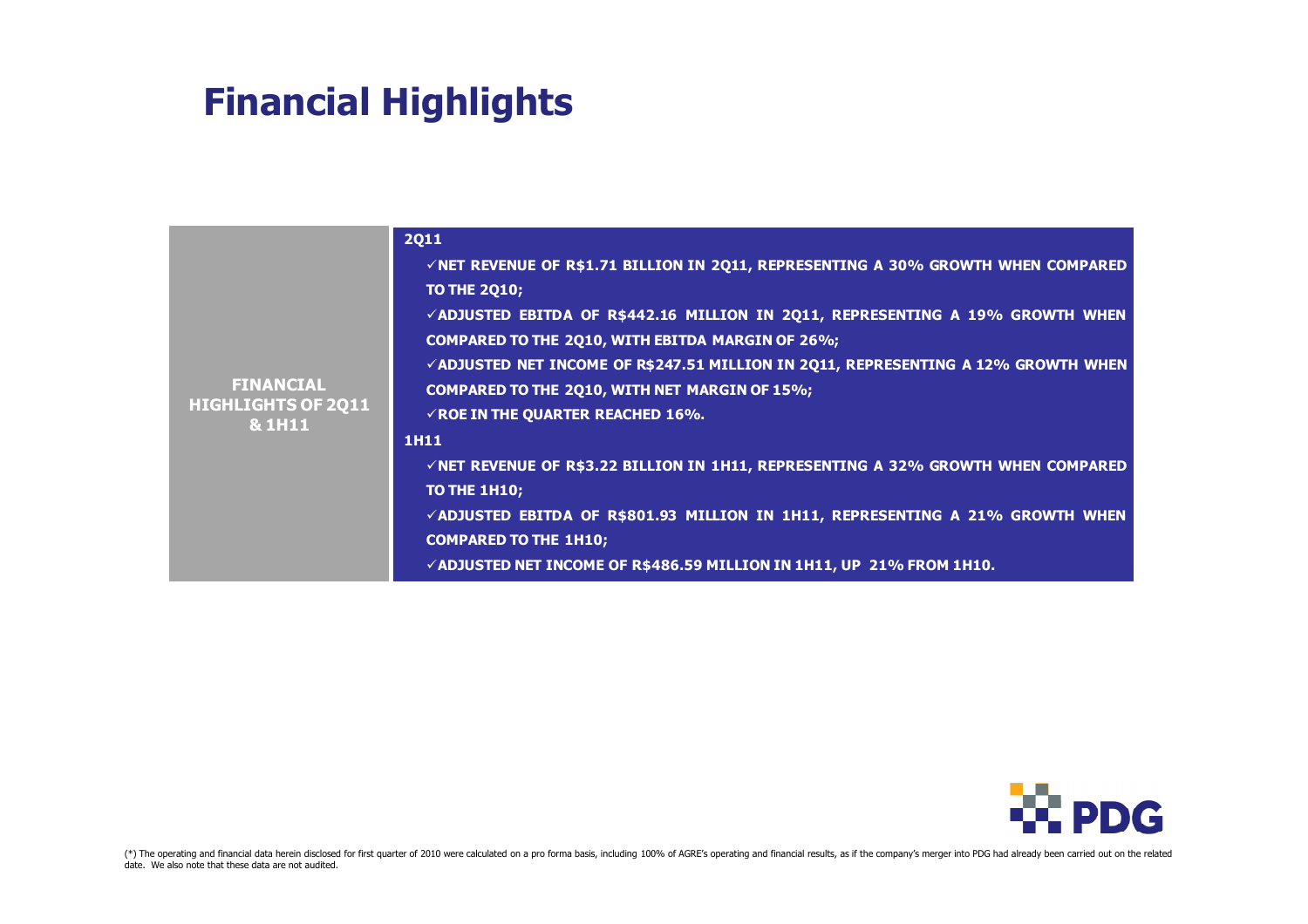## Recent Highlights & Events

- $\checkmark$ Acquisition of control of REP (real estate partners desenvolvimento imobiliário);
- $\checkmark$ Dividends: release of r\$ 187.5 million on June <sup>30</sup> for the payment of dividends;
- $\checkmark$ Renewal of CHL CEO's employment contract;
- $\checkmark$  PDG Securitizadora:
	- $\checkmark$ PDG Securitizadora has new CEO;
	- $\checkmark$  New receivables securitization operations.
- $\checkmark$  PDG wins `largest company in the sector' award
- $\checkmark$ Progress in alliance with Marriott.

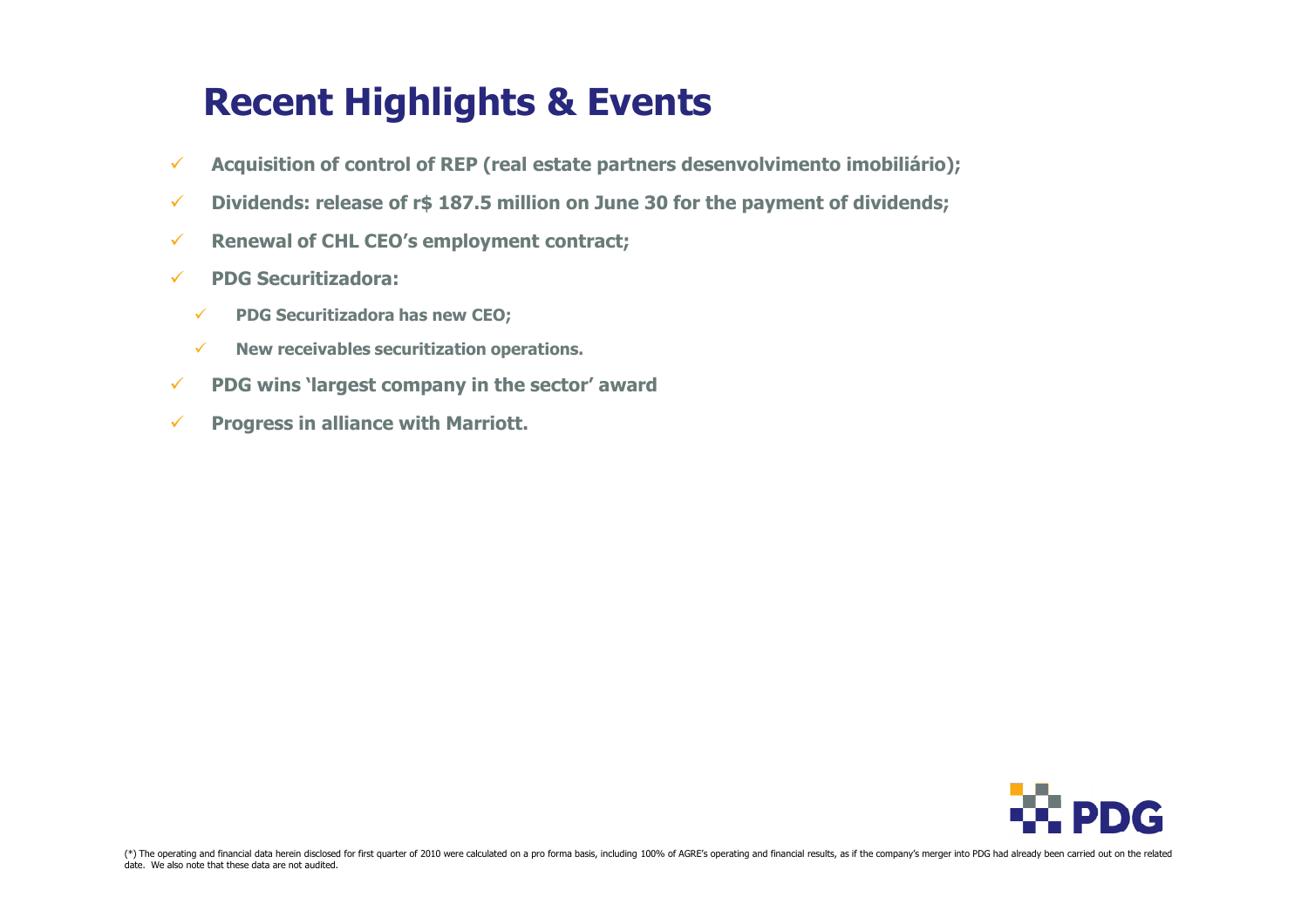## Launches 2Q11

- The launches (PSV PDG´<sup>s</sup> pro rata stake) reached R\$2.054 billion in 2Q11, with total launches of R\$2.530 billion distributed across 39 projects. For the first half of the year, launches totaled R\$ 3.812 million, which surpassed by 33.5% the volume launched in the same period of last year.



A breakdown of launches by quarter (R\$ million) is presented below, from 2008 onwards (PDG figures<br>excluding ACPE up to 2009 and including ACPE in 2010). This confirms the consistency of launches during excluding AGRE up to <sup>2009</sup> and including AGRE in 2010). This confirms the consistency of launches during these quarters, thus ensuring <sup>a</sup> better distribution throughout the year.



6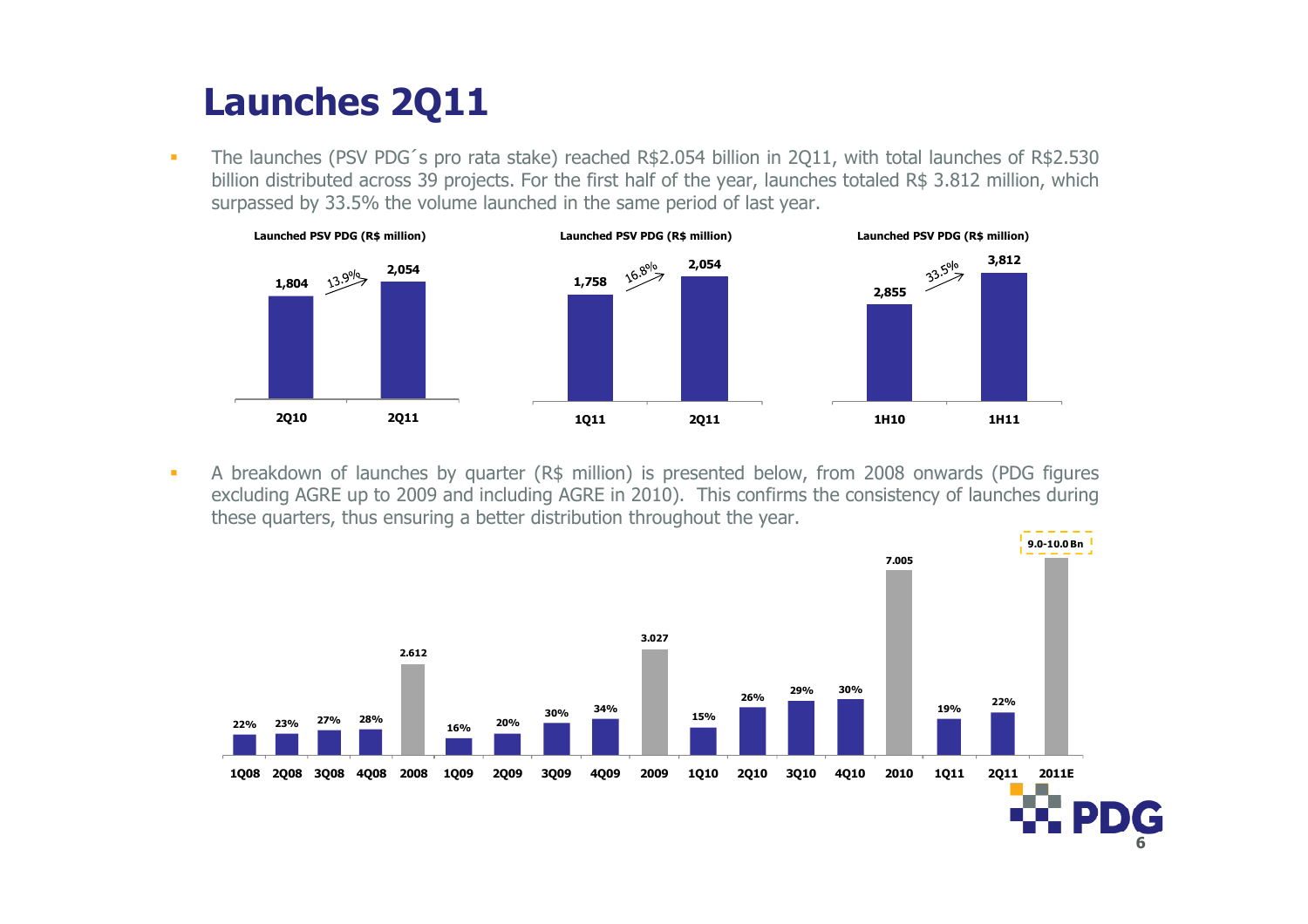## Sales 2Q11

-The contracted Sales (PSV PDG's pro rata stake) reached R\$ 1.824 billion in 2Q11 (representing a 17.2% growth when compared to the 2Q10), with total contracted sales reaching R\$ 2.341 billion.



- The following table shows the calculation of changes in inventory and the VSO (Sales Over Supply) indicator: the "VSO" for the quarter reached 29%.

|                                                    | <b>1Q09</b> | <b>2Q09</b> | 3Q09    | 4Q09    | <b>1Q10</b> | <b>2010</b> | 3Q10    | <b>4010</b> | <b>1Q11</b> | <b>2Q11</b> |
|----------------------------------------------------|-------------|-------------|---------|---------|-------------|-------------|---------|-------------|-------------|-------------|
| Beginning Inventory $-R\sinh(a) 3,679.2 * 3,507.0$ |             |             | 3,229.2 | 3,411.3 | 3,688.9     | 3,385.5     | 3,632.7 | 3,820.5     | 4,173.7     | $4.178.2**$ |
| Launched PSV PDG Realty – R\$ mln (b)              | 472.4       | 737.8       | 1,511.4 | 1,548.3 | 1,051.7     | 1,803.7     | 2,039.9 | 2.109.6     | 1.757.9     | 2,053.7     |
| Contracted Sales PDG Realty – R\$ mln (c)          | 644.6       | 1,015.6     | 1,329.4 | 1,270.7 | 1,355.1     | 1,556.5     | 1,852.1 | 1,756.5     | 1.703.7     | 1,824.0     |
| Sales from Launches - R\$ mln                      | 206.8       | 306.1       | 755.3   | 639.6   | 306.8       | 532.9       | 949.3   | 776.1       | 705.0       | 745.4       |
| Sales from Inventory - R\$ mln                     | 437.7       | 709.4       | 573.6   | 631.1   | 1,048.2     | 1,023.6     | 902.8   | 980.4       | 998.7       | 1,078.6     |
| Final Inventory - $R\$ mln $3,507.0$               |             | 3,229.2     | 3.411.3 | 3,688.9 | 3,385.5     | 3,632.7     | 3,820.5 | 4,173.7     | 4,227.8     | 4,407.9     |
| SOS - Sales (c) / Total Supply $(a+b)$ - %         | <b>16%</b>  | 24%         | 28%     | 26%     | 29%         | 30%         | 33%     | 30%         | 29%         | 29%         |
| Sales from Launches / Total Sales                  | 32%         | 30%         | 57%     | 50%     | 23%         | 34%         | 51%     | 44%         | 41%         | 41%         |
| Sales from Inventory / Total Sales                 | 68%         | 70%         | 43%     | 50%     | 77%         | 66%         | 49%     | 56%         | 59%         | 59%         |

(\*) Increase in Inventory due to increase in stake in Goldfarb and CHL and the Agre's incorporation

(\*\*) Decrease in inventory due to the divestment of LDI

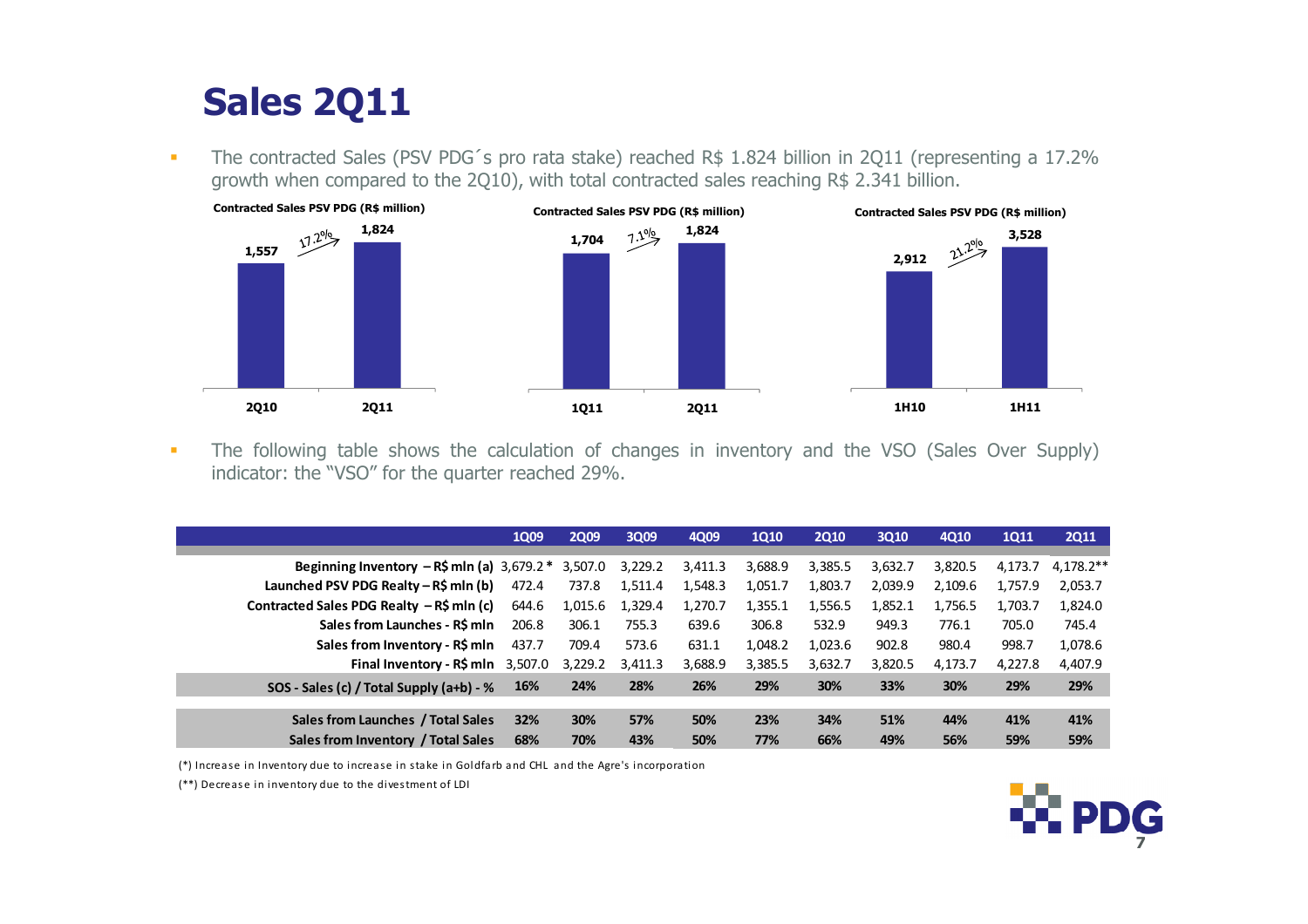## Operational Overview



Geographic Breakdown of 1H11 Launches (%)

27.2%



#### Segmentation of 1H11 Contracted Sales (%)

Geographic Breakdown of 1H11 Sales (%)





**Report**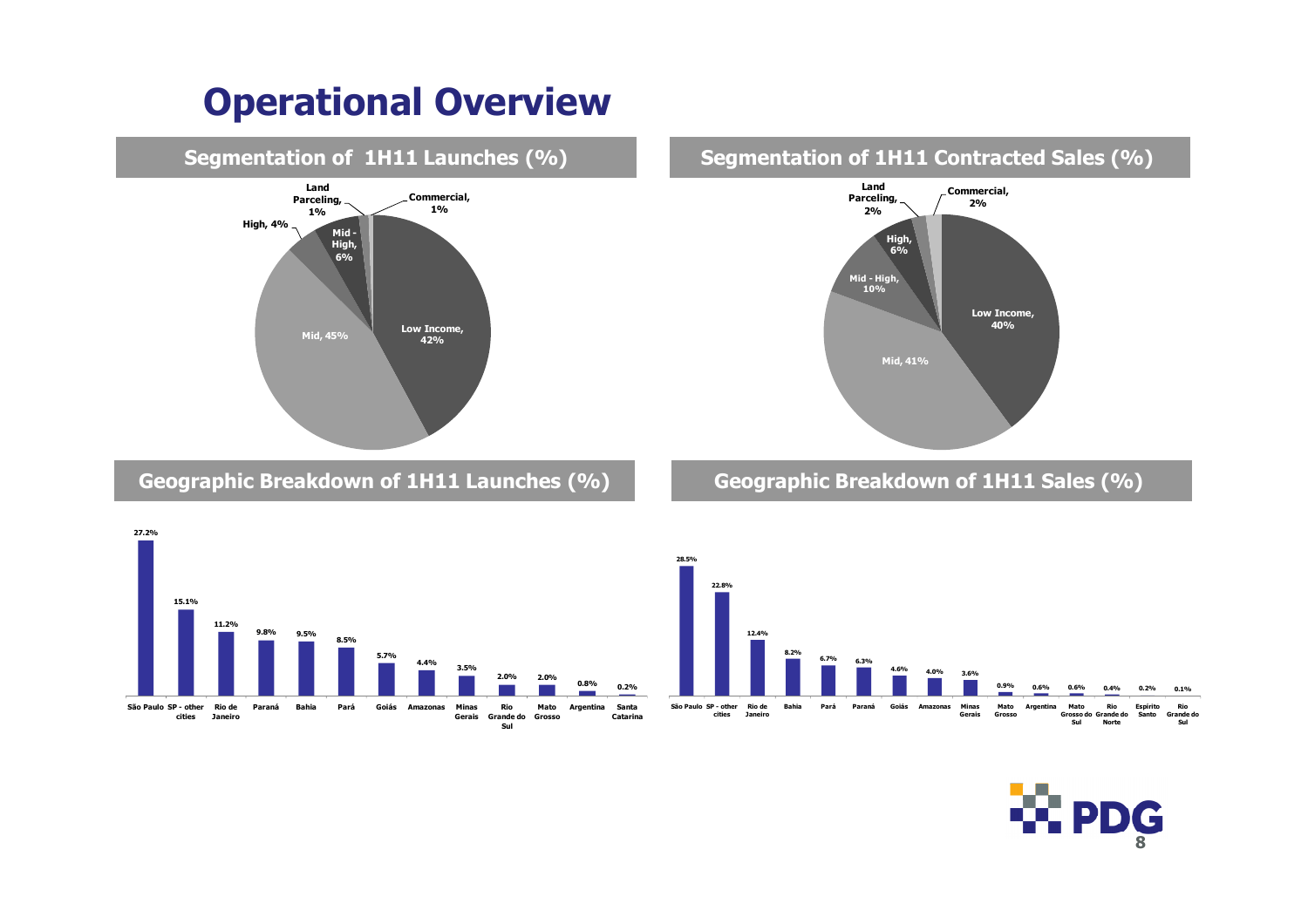## Units Delivery

- Until July, a total of 15.64 thousand units have been handed over already, reaching 44% of the estimated number of units to be delivered during the year of 2011, from a total of 73 projects delivered.

- Below we present the track record of delivered units and expected timetable of future deliveries through to year-end 2012:



Units Delivered (R\$ ths)

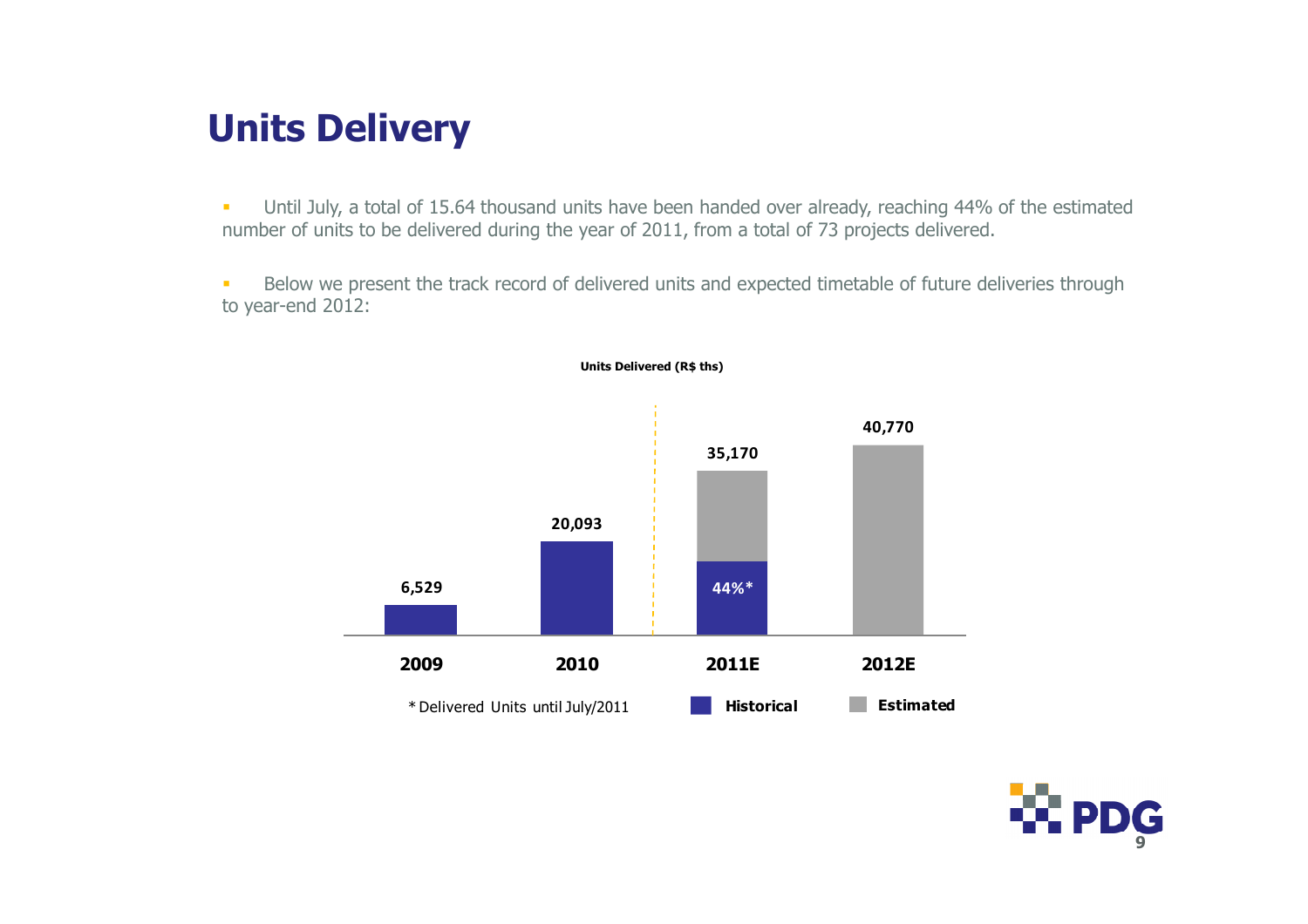### Landbank

- The consolidated landbank of PDG stood at R\$ 28.4 billion by the close of 2Q11, distributed among 565 projects and 176.5 thousand units.

- The following chart presents a breakdown by PDG PSV for the year of acquisition by the landbank, showing that 52% of our landbank was purchased before 2009, with much of it having appreciated significantly in value.



- The table below shows a breakdown of the PDG landbank by residential units (excluding commercial units and land parceling).

| <b>Unit Price</b>             | Residential units | $\frac{9}{6}$ | VGV PDG (R\$ mln) | $\frac{a}{b}$ | VGV (R\$ mln) | $\frac{9}{6}$ | <b>Average Unit Price (R\$)</b> | <b>Main Source of Funding</b>          |
|-------------------------------|-------------------|---------------|-------------------|---------------|---------------|---------------|---------------------------------|----------------------------------------|
| up to R\$ 130 th              | 72.623 50%        |               | 6.730 26%         |               | 7.636 24%     |               | 105,146                         | m                                      |
| from R\$ 130 th to R\$ 170 th | 14.297            | 10%           | 2,067             | 8%            | 2.158         | 7%            | 150,911                         | <b>Minha Casa</b><br><b>Minha Vida</b> |
| from R\$ 170 th to R\$ 250 th | 22,036 15%        |               | 3.998 15%         |               | 4.441 14%     |               | 201,543                         | <b>SFH</b>                             |
| from R\$ 250 th to R\$ 500th  | 25,006 17%        |               | 6.910 27%         |               | 8.856 28%     |               | 354,168                         | SFH                                    |
| over R\$ 500 th               | 12,687            | 9%            | 6.306 24%         |               | 9.097 28%     |               | 717,013                         | Market Rates                           |
| <b>Total</b>                  | 146,649           |               | 26,010            |               | 32,188        |               |                                 |                                        |

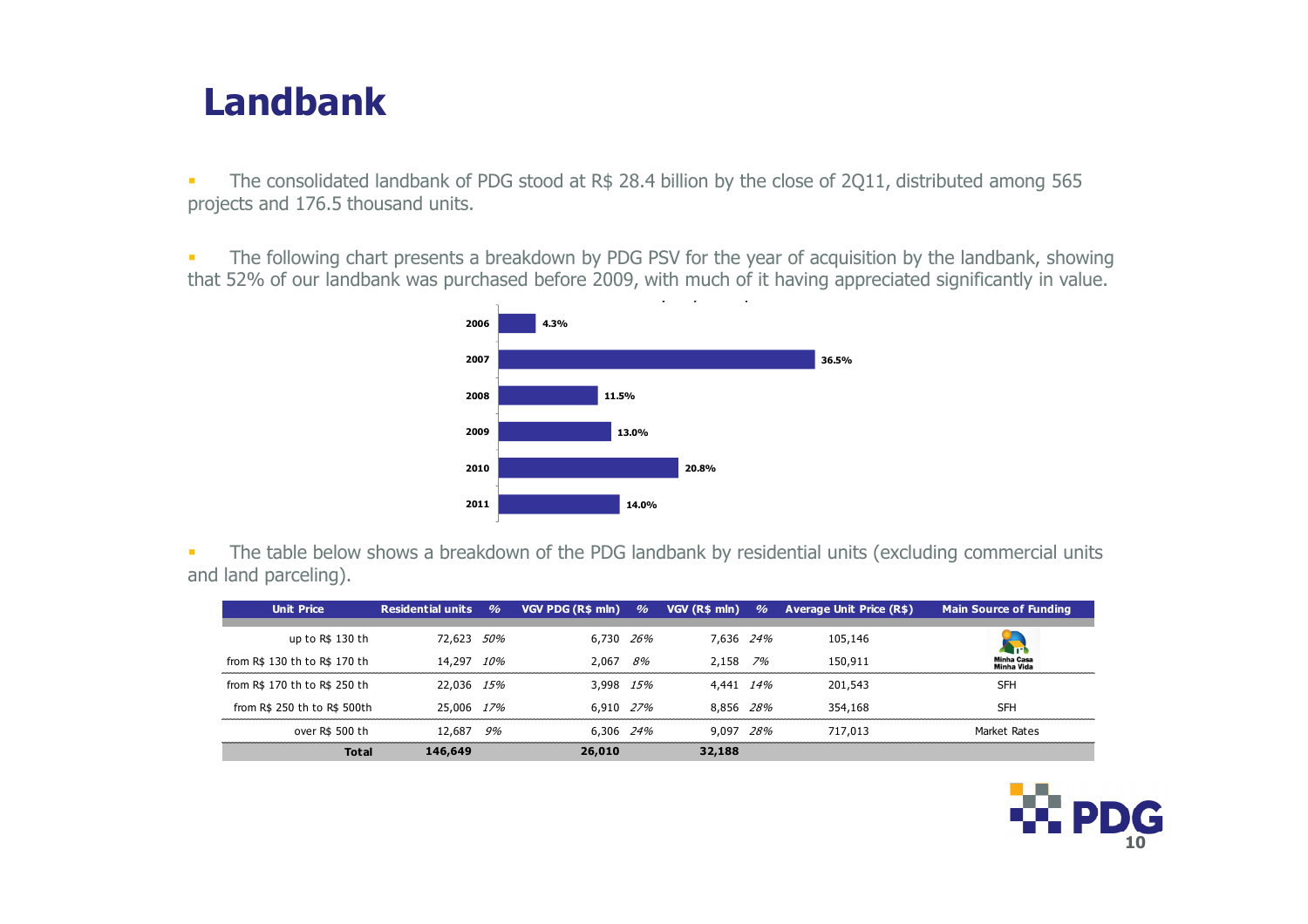## Key Financial Indicators

-The key financial indicators for 2Q11 and 1H11 are presented below:



Adjusted EBITDA



220248 $\frac{96}{7}$  248 239 4% 248 16.7%14.5% 15.8% 14.5% 2Q10 2Q11 1Q11 2Q11  $12\%$ 40148716.4%15.1%1H10 1H11 21%Adjusted Net Income -  $R\$  million  $\Box$  Adjusted Net Margin (%)

Net Income

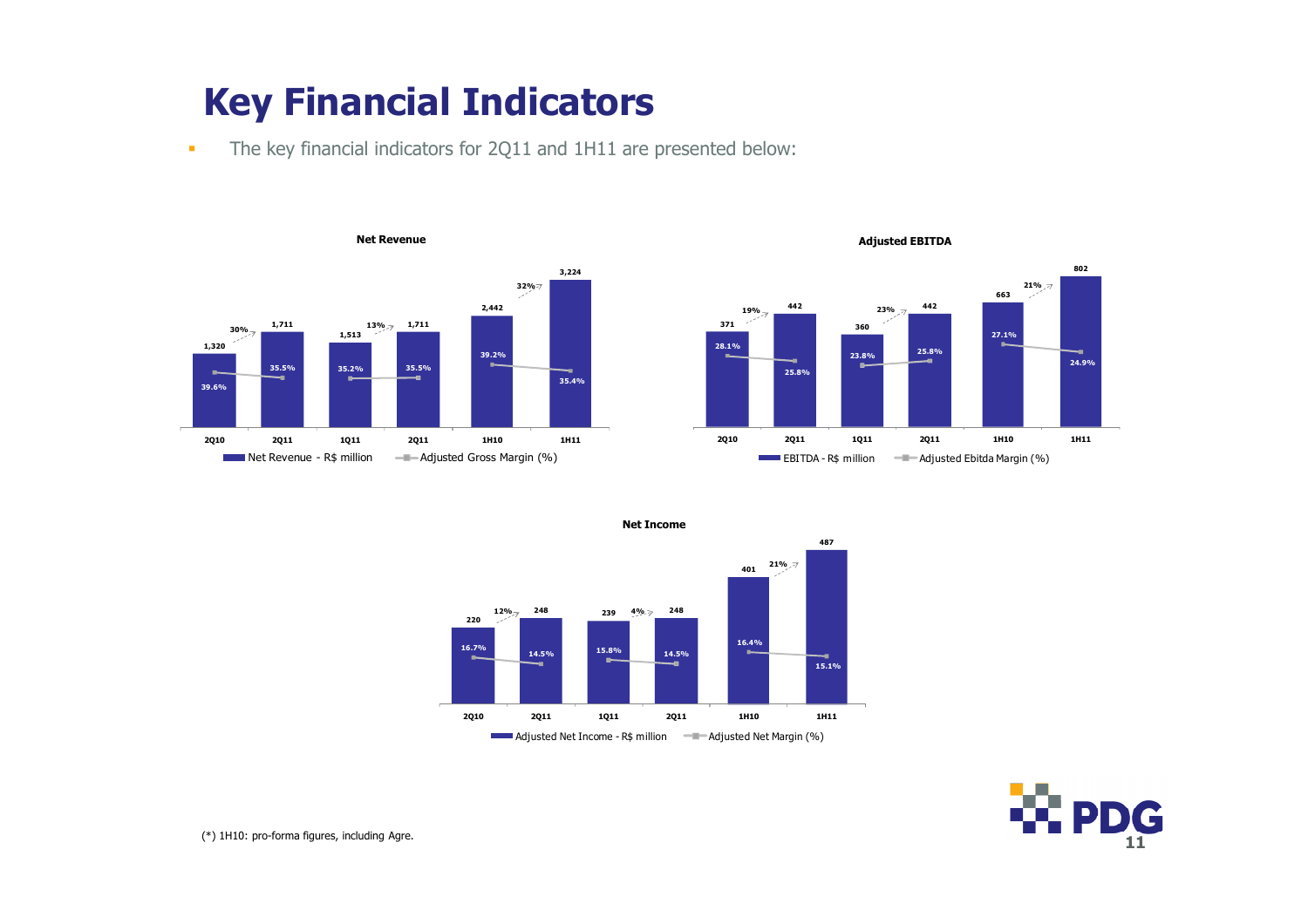## Efficiency metrics

-The following table presents the sales, general and administrative expenses, with some operating efficiency metrics (R\$Thousands):

| $R$$ mln                                       |             |             |             |       |
|------------------------------------------------|-------------|-------------|-------------|-------|
|                                                | <b>2Q11</b> | <b>2Q10</b> | <b>1H11</b> | 1H10  |
| Sales Expenses (R\$ mln)                       | 102.4       | 72.3        | 184.5       | 131.5 |
| G&A Expenses ( $R$$ mln) $(1)$                 | 74.3        | 84.2        | 159.6       | 144.2 |
| <b>G&amp;A + Sales Expenses</b>                | 176.6       | 156.4       | 344.1       | 275.8 |
| Sales Expenses / Launches                      | 5.0%        | 4.0%        | 4.8%        | 4.6%  |
| G&A Expenses / Launches                        | 3.6%        | 4.7%        | 4.2%        | 5.1%  |
| G&A + Sales Expenses / Launches                | 8.6%        | 8.7%        | $9.0\%$     | 9.7%  |
| Sales Expenses / Contracted Sales              | 5.6%        | 4.6%        | 5.2%        | 4.5%  |
| <b>G&amp;A Expenses / Contracted Sales</b>     | 4.1%        | 5.4%        | 4.5%        | 5.0%  |
| G&A + Sales Expenses / Contracted Sales        | $9.7\%$     | 10.0%       | 9.8%        | 9.5%  |
| Sales Expenses / Gross Revenue                 | 5.8%        | 5.3%        | $5.6\%$     | 5.2%  |
| G&A Expenses / Gross Revenue                   | 4.2%        | 6.2%        | 4.8%        | 5.7%  |
| G&A + Sales Expenses / Gross Revenue           | 10.0%       | 11.4%       | 10.4%       | 10.9% |
| $(1)$ adjusted by stock options plan provision |             |             |             |       |

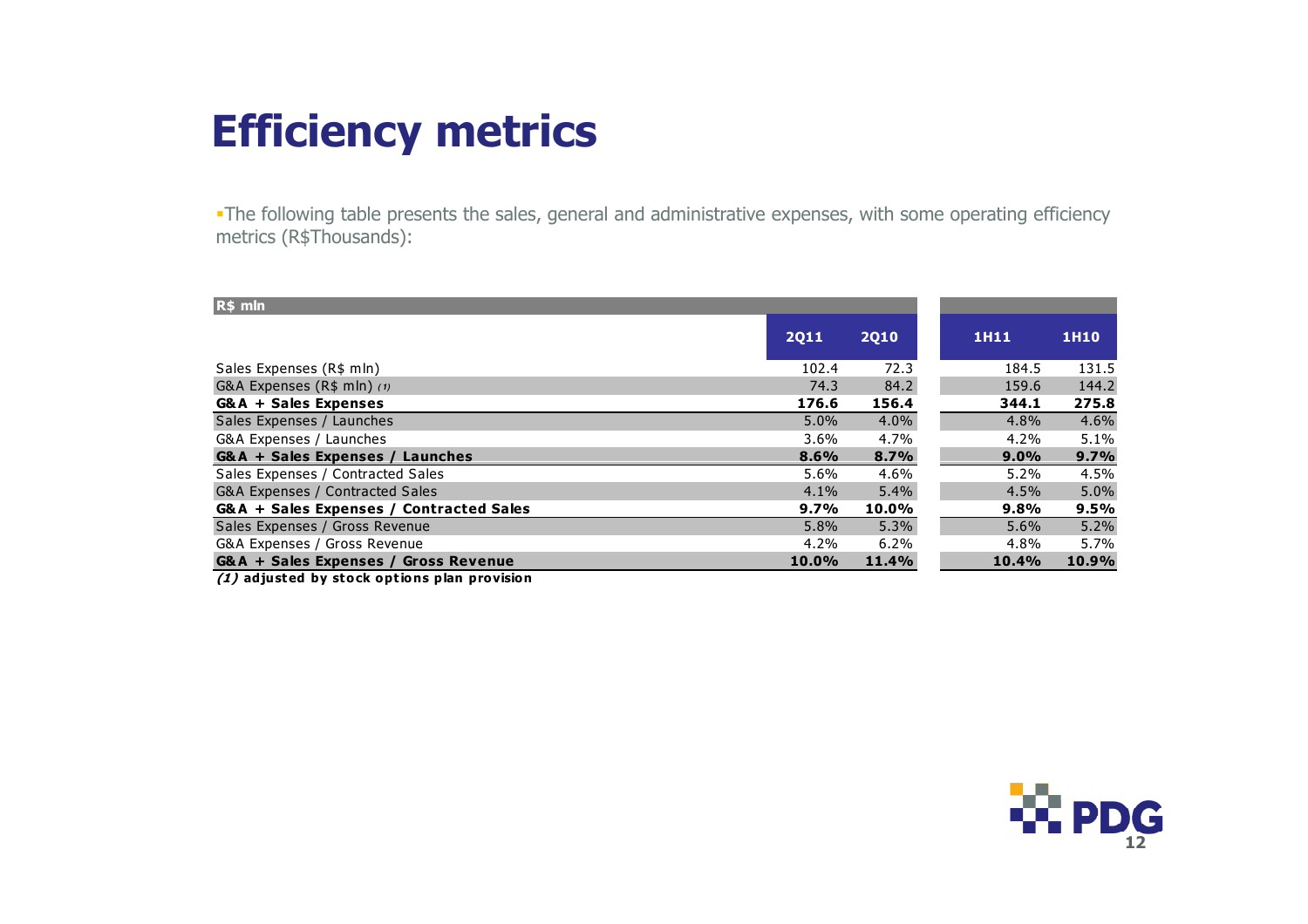## Indebtedness

-The Company's debt profile is presented below at the close of 2Q11 (R\$ thousand).

Debt (excludes SFH and partners in projects already considered into SPC's cash flow - considers debentures 3rd and 5th issuances) -<br>schedule after 2Q11 and position in the end of period (R\$ thousand)



| <b>Consolidated per Index</b> |           |  |  |  |  |
|-------------------------------|-----------|--|--|--|--|
| <b>Total:</b>                 | 5,126,334 |  |  |  |  |
| <b>CDI</b>                    | 25.56%    |  |  |  |  |
| ltr                           | 69.06%    |  |  |  |  |
| <b>l</b> Others               | 5.38%     |  |  |  |  |
| Duration:                     | 22 meses  |  |  |  |  |

| olidated per Index |           | <b>SFH</b>                |                    | Corporate Debts    |                       |
|--------------------|-----------|---------------------------|--------------------|--------------------|-----------------------|
|                    | 5,126,334 | llPosition:               | 3,614,674          | <b>IPosition:</b>  | 1,511,660             |
|                    | 25.56%    | llIndex:                  | TRI                | lIndex:            | <b>CDI and Others</b> |
|                    | 69.06%    | <b>Interest per year:</b> | 10.12%             | Interest per year: | 1.64%                 |
|                    | 5.38%     | Creditor:                 | Variousl           | <b>I</b> Creditor: | Various               |
| tion:              | 22 meses  | Duration:                 | 17 months <b>l</b> | Duration:          | 34 months             |
|                    |           |                           |                    |                    |                       |

|     | <b>Corporate Debts</b> |                       |
|-----|------------------------|-----------------------|
| 74  | <b>Position:</b>       | 1,511,660             |
| ΓR  | lIndex:                | <b>CDI and Others</b> |
| ٥⁄۵ | Interest per year:     | 1.64%                 |
| usl | Creditor:              | <b>Various</b>        |
| hs  | Duration:              | 34 months             |

| <b>Debt Ratios (R\$ thousand)</b>                  | <b>2Q11</b>                |
|----------------------------------------------------|----------------------------|
| Cash and Cash equivalents<br><b>Indebtness</b>     | 1,473,849<br>(5, 126, 334) |
| <b>Net Debt</b>                                    | 3,652,485                  |
| Equity                                             | 6,390,431                  |
| <b>Debt to Equity</b><br><b>Net debt to Equity</b> | 80.2%<br>57.2%             |